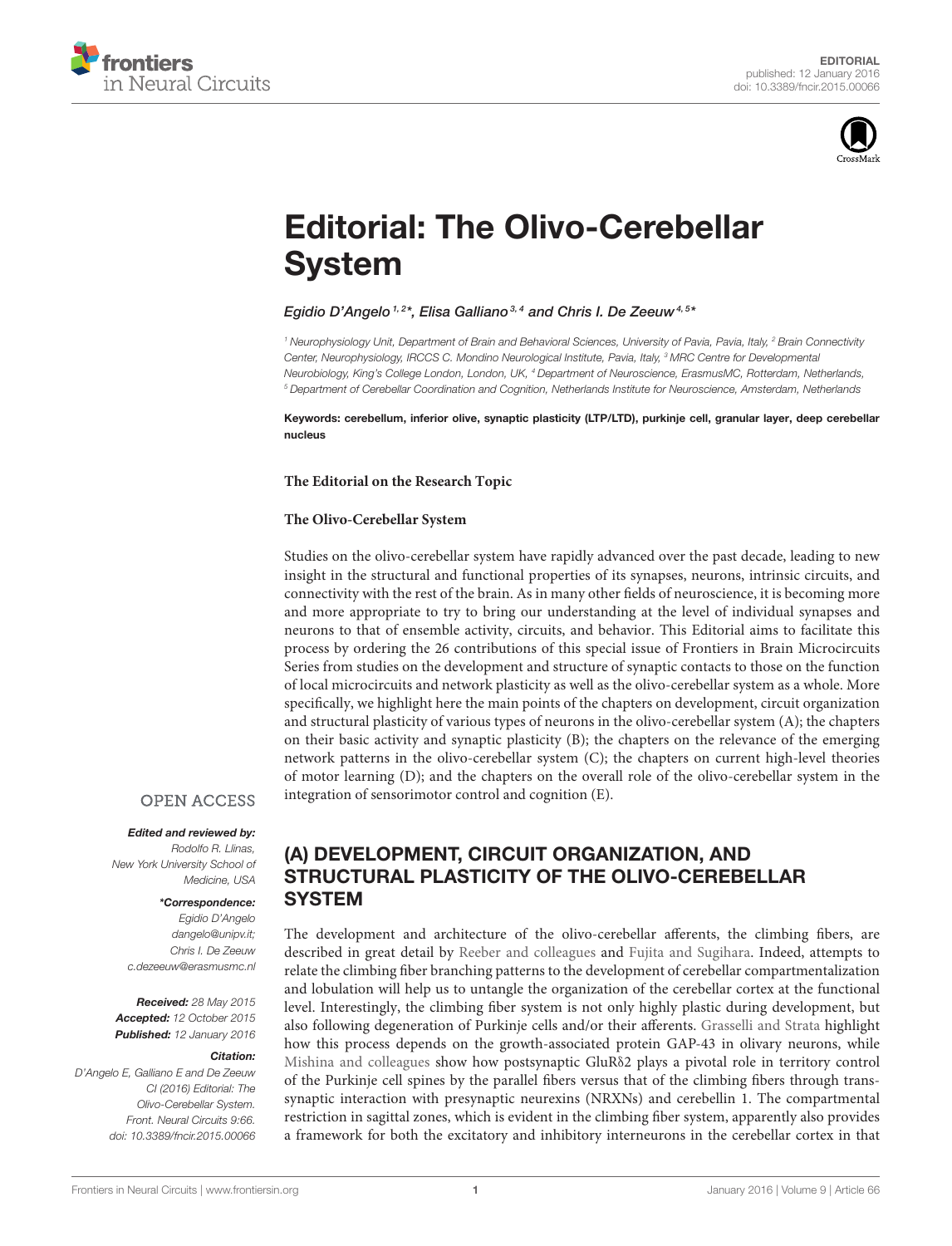their axons mostly remain within the same zonal boundaries [\(Consalez and Hawkes\)](http://dx.doi.org/10.3389/fncir.2012.00123). However, in terms of direct appositions there is a clear distinction between the interneurons in the granular layer, which do not show direct contact with climbing fibers, and those in the molecular layer, which do show adjacent climbing fiber varicosities [\(Galliano et al.\)](http://dx.doi.org/10.3389/fncir.2013.00059).

### (B) NEURONAL ACTIVITY AND SYNAPTIC **PLASTICITY**

The activity at the input stage of cerebellum plays an important role in determining the spatiotemporal patterns of simple spike [activity that are ultimately generated by Purkinje cells.](http://dx.doi.org/10.3389/fncir.2013.00064) Gandolfi and colleagues show how resonance in the granular layer can be sustained at the theta-frequency range by K slow (M-like), KA, and Na-persistent currents and thereby improve spike timing at the millisecond time-scale. In addition, the same lab illustrates how the Golgi cells can fine-tune the spatiotemporal organization of granular layer activity by generating dense center-surround clusters of granule cell activity and implementing combinatorial operations on multiple mossy fiber inputs [\(D'Angelo et al.\)](http://dx.doi.org/10.3389/fncir.2013.00093), regulating transmission gain and cut-off frequency, controlling spike timing and burst transmission, and determining the intensity and duration of mossy fiber to granule cell plasticity.

Importantly, [van Beugen and colleagues](http://dx.doi.org/10.3389/fncir.2013.00095) were the first to show in awake behaving mammals that the high instantaneous firing frequency of mossy fiber bursts can be reliably transferred to individual granule cells (up to about 800 Hz) and from there via the parallel fibers to Purkinje cells, inducing a heterogeneous short-lived facilitation to ensure signaling within the first few spikes. To what extent the activity in the parallel fibers will be subsequently depressed or potentiated in the Purkinje cells depends on the temporal relation with the climbing fiber activity, implying a non-Hebbian form of spike-timingdependent plasticity [\(Piochon et al.\)](http://dx.doi.org/10.3389/fncir.2012.00124). If parallel fiber EPSPs are elicited in Purkinje cells before activation by the climbing fibers, long-term depression (LTD) will be induced; instead, when they are evoked after climbing fiber activity long-term potentiation (LTP) will occur. As all climbing fibers originate in the inferior olive, this means that the precise timing of activation of olivary neurons is critical. [Bazzigaluppi and colleagues](http://dx.doi.org/10.3389/fncir.2012.00091) did whole-cell recordings of olivary neurons in vivo and showed that the number of wavelets riding on top of their action potentials is related to the amplitude of their subthreshold oscillations as well as the level of electronic coupling between them. The pattern of simple spikes and complex spikes that are generated in the Purkinje cells following various forms of plasticity ultimately converge onto a smaller set of neurons in the cerebellar and vestibular nuclei. Importantly, here these patterns can evoke rebound firing and trigger movements, especially when the timing with respect to the activity of mossy fiber and/or climbing fiber collaterals is optimal [\(Witter et al.\)](http://dx.doi.org/10.3389/fncir.2013.00133).

### (C) NETWORK PATTERNS

As discussed above, the olivo-cerebellar modules form a unique control system and their specific wiring allows fine temporal control and rhythmicity. Oscillatory and synchronous activities are generated, sustained, and modulated throughout the network, in order to create the appropriate spatiotemporal code necessary to drive behavior.

In his review Rodolfo Llinas focuses on rhythmicity in the olive [\(Llinas\)](http://dx.doi.org/10.3389/fncir.2013.00096) and he underlies that it is indeed the combination of strong and rather stereotyped intrinsic electrical properties with electrical coupling that allows the synchronous activation of clusters of olivary neurons. Feedback inhibition provides the dynamic variance of the membership of such coupled clusters, and the cluster's activity phase can be resetted by an incoming stimulus or by inputs arising from outside the olivo-cerebellar system.

Geborek and colleagues show that olivary excitability is suppressed during different phases of movement and a relay through the cuneate nucleus is a possible gateway [\(Geborek et al.,](http://dx.doi.org/10.3389/fncir.2013.00157) [Geborek et al.\)](http://journal.frontiersin.org/article/10.3389/fncir.2012.00120/abstract). Elaborating even further on the topic of external inputs providing modulation to system's rhythmicity, Libster and Yarom [provide a detailed review of neuromodulators acting on](http://dx.doi.org/10.3389/fncir.2013.00073) DCN, IO, and PCs and they advocate for the importance of cerebellar neuromodulation, which is necessary to produce a wide range of behavioral response appropriate in the context of the general behavioral state of the animal.

Going back to internal source of rhythmic activity in the olivo-cerebellar system, [Person and Ramon](http://dx.doi.org/10.3389/fncir.2012.00097) contribute with a very comprehensive review on PC-DCN convergence and coding. They underline that disruption to such finetuned code, both in terms of timing and rate, can lead to motor dysfunctions.

Finally, rhythmic activity is not only essential at the input [\(IO\) and output \(DCN\) stages of the system.](http://dx.doi.org/10.3389/fncir.2013.00125) Courtemanche and colleagues provide an overview on oscillatory activity of the cerebellar cortex. Slow oscillations (4–25 Hz) organize spatial patterns of synchronization and communication with and within the granular layer. Fast oscillations (150–300 Hz) in PCs have a more direct influence on DCN, neighboring modules and motor output, and are found to be more pronounced in pathological scenarios such as Angelman disease.

### (D) THEORIES OF LEARNING AND **CONTROL**

Central to all theoretical models of cerebellar learning is the instructive role played by the IO signals carried via CF to PCs. One of the original proposers of such role, Masao Ito, here elaborates about the apparent dichotomy between sensory (feedforward control) and motor (feedback control) errors carried by CFs to PCs, and pinpoints that such an error [dichotomy persists throughout vertebrate phylogeny \(Ito\).](http://dx.doi.org/10.3389/fncir.2013.00115) Najafi and Medina focus on the nature of such error signals, and argue that the all-or-nothing idea is being separated. They support this position by underlining that CF burst size has been shown to be tightly regulated and informative, but that it can modulate calcium channels on PC dendrites. A graded CF instructive signal activating PCs can thus be effectively encoded via pre- or postsynaptic modulation. The Otis laboratory confirmed that such